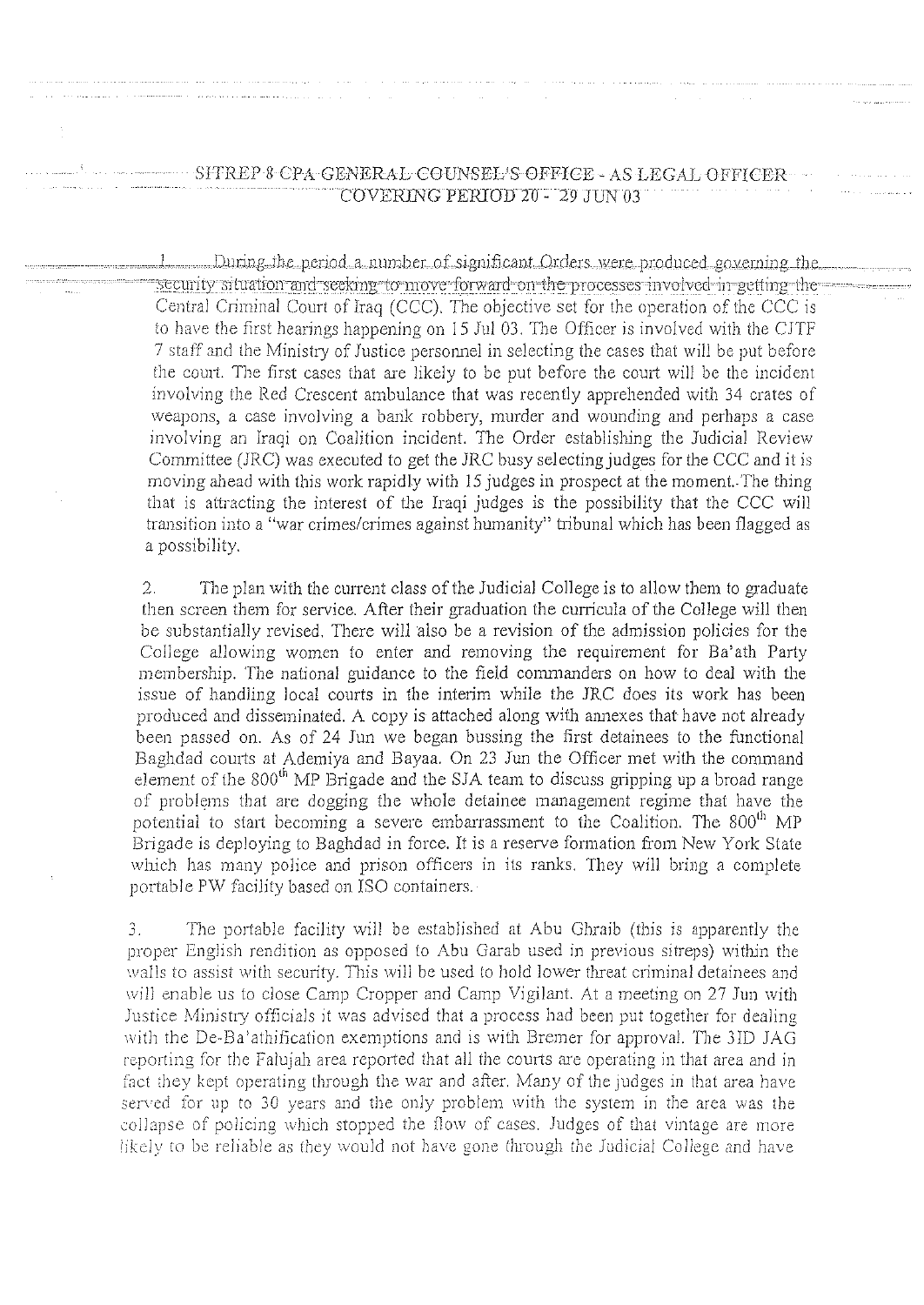been subjected to the Ba'ath selection filter. The 3ID JAG indicated that the first three criminal trials occurred during the week and these included one acquittal. He indicated that many locals came to watch the proceedings and exhibited a very friendly attitude to the troops. It was asserted that the image being portrayed that Falujah was against the Coalition presence was false and that the problems in the area were created by outside agitators. The Justice Ministry has also included in its budget a bid for USD5m for a public defender system. Also within the week the property claims dispute resolution capability being stood up (the Iraqi Property Reconciliation Facility  $-$  IPRF) should help to diffuse some of the tensions emerging in relation to property disputes.

On 25 Jun a meeting was held with three representatives of Amnesty International 4. which went for two hours. Amnesty has written two letters to Bremer complaining of a number of mistreatment allegations and querying the CPA regarding detention processes. In the course of the meeting the representatives received a full explanation of the process and appeared to be satisfied with this and an explanation of the legal underpinning of it. The Officer was then required to draft a letter for Bremer replying to the Amnesty correspondence and establishing the Officer as the continuing point of contact with Amnesty. In the same vein the Officer was required to meet with ICRC delegates in conjunction with the SJA to deal with their list of deficiencies in the current system. The delegates had no problem with the legal basis on which the system is based but had a significant number of complaints regarding abuses of detainees and, of more concern for them was the overall state of Camp Cropper and Camp Vigilant, both of which they regarded as unacceptable.

5. On 24 Jun the Officer visited Camp Cropper and Abu Ghraib prison. Both the general criminal detainee facility was inspected and the HVD facility. It was immediately obvious that the Camp Cropper facility for the general criminal detainees is totally inadequate. It is not surprising that there have been so many riots and escape attempts from this facility. On one night alone 12 persons were shot with one dying from wounds. The temperatures during the day in these tent facilities reaches intolerable extremes and the facility is overcrowded. Detainees have to sleep in the dust as cots are not allowed for security reasons. The MPs are not equipped with a full suite of non-lethal capabilities and LTGEN Sanchez has asked about this so it is expected that these will be brought in shortly and should help the avoidance of dependence on lethal force to resolve all disturbances. The HVD facility however is regarded as satisfactory and more improvements are in progress.

 $\overline{\phantom{a}}$ 

Work on Abu Ghraib has been progressing rapidly and the facilties will be totally 6. satisfactory in attaining the standards laid down in Impelmenting Memo No 2. The execution and torture facility was also visited and this presented a problem for the overall  $\overline{\odot 41}$  was also on the visit and made a knee jerk call indicating that project. Y he thought we could not go ahead with using that area because of its proximity to the execution facility. If this were to be the decision USD200,000 worth of work would have been wasted along with US Engineer effort, not to mention the disaster this would be for handling the security detainment issue and plans to close Camp Cropper. The US Federal Prison advisers working on the project threatened to resign on the spot when [54]

 $\overline{2}$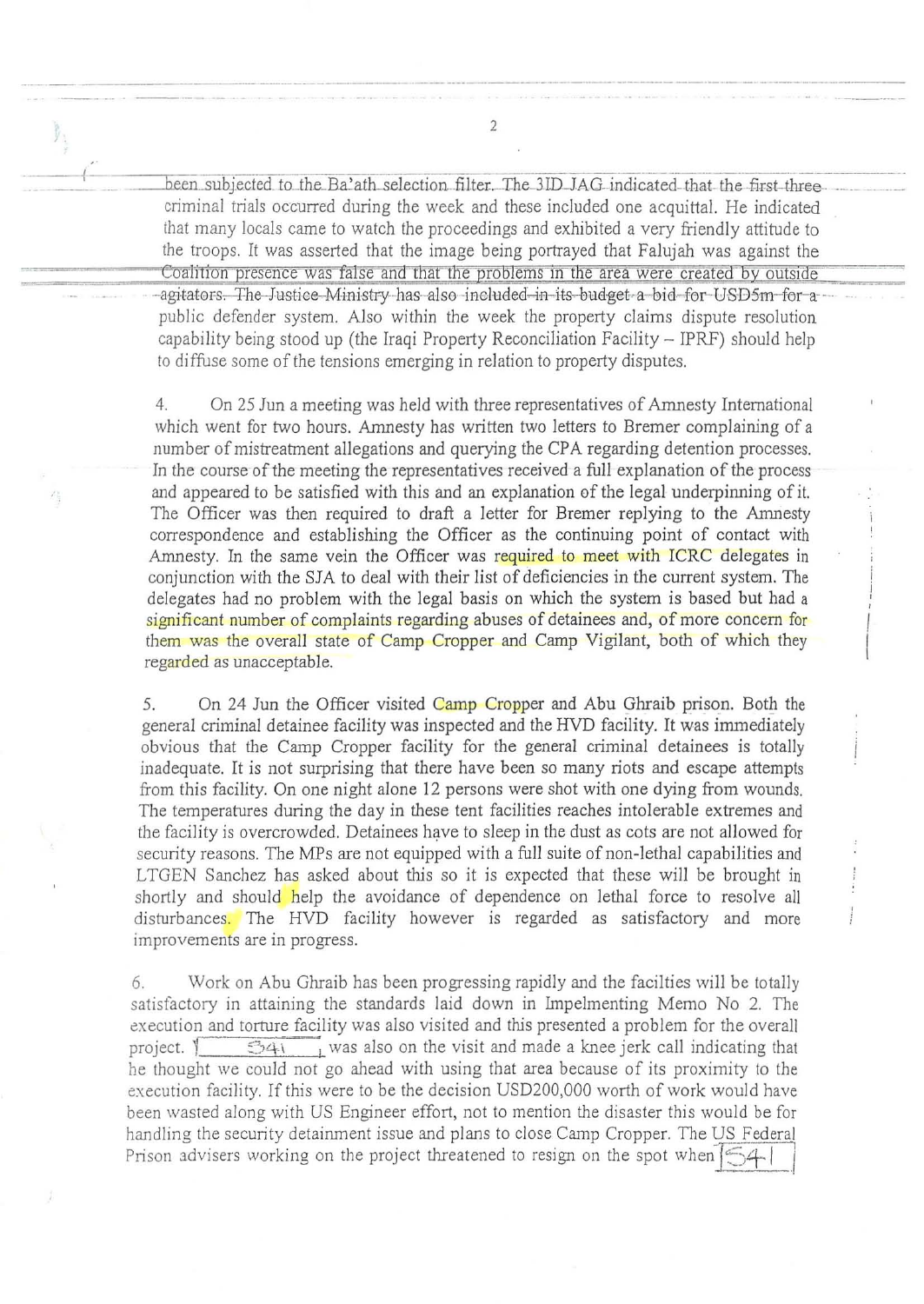$-$ made-this comment. The Officer approached  $\{A_1\}$  and argued with him that the perception issue on Abu Ghraib was largely an issue for outsiders and ex-pats, not local Iraqis and this has been confirmed in discussions with the ICRC. The locals are more concerned with public security and getting violent criminals off the street than with such sensibilities. The approach that we had intended for handling the PR aspect of using Abu Ghraib was to change its name, indicate we were working towards making it a model prison and would establish a memorial there. The difficulty is that Abu Ghraib is the only maximum security prison in Iraq and to build a new one would cost many millions of dollars and take a couple of years. We have to weigh an abstract perception concern against a current real time humanitarian problem involving live prisoners. I indicated that to manage this we just needed to do background work with organizations and the media as we had done with the CCC to pave the way  $\frac{1}{2} \leq 4$  was convinced by this and reversed his call. The extra money for bringing Abu Ghraib up to a 3100 cell capacity (USD1.75m) has been approved by the PRB and the final policy decision on using this prison now rests with Bremer. Edan 33 (1) a (11) 8.  $S$  of  $\sim$ Irrelevent

 $\overline{3}$